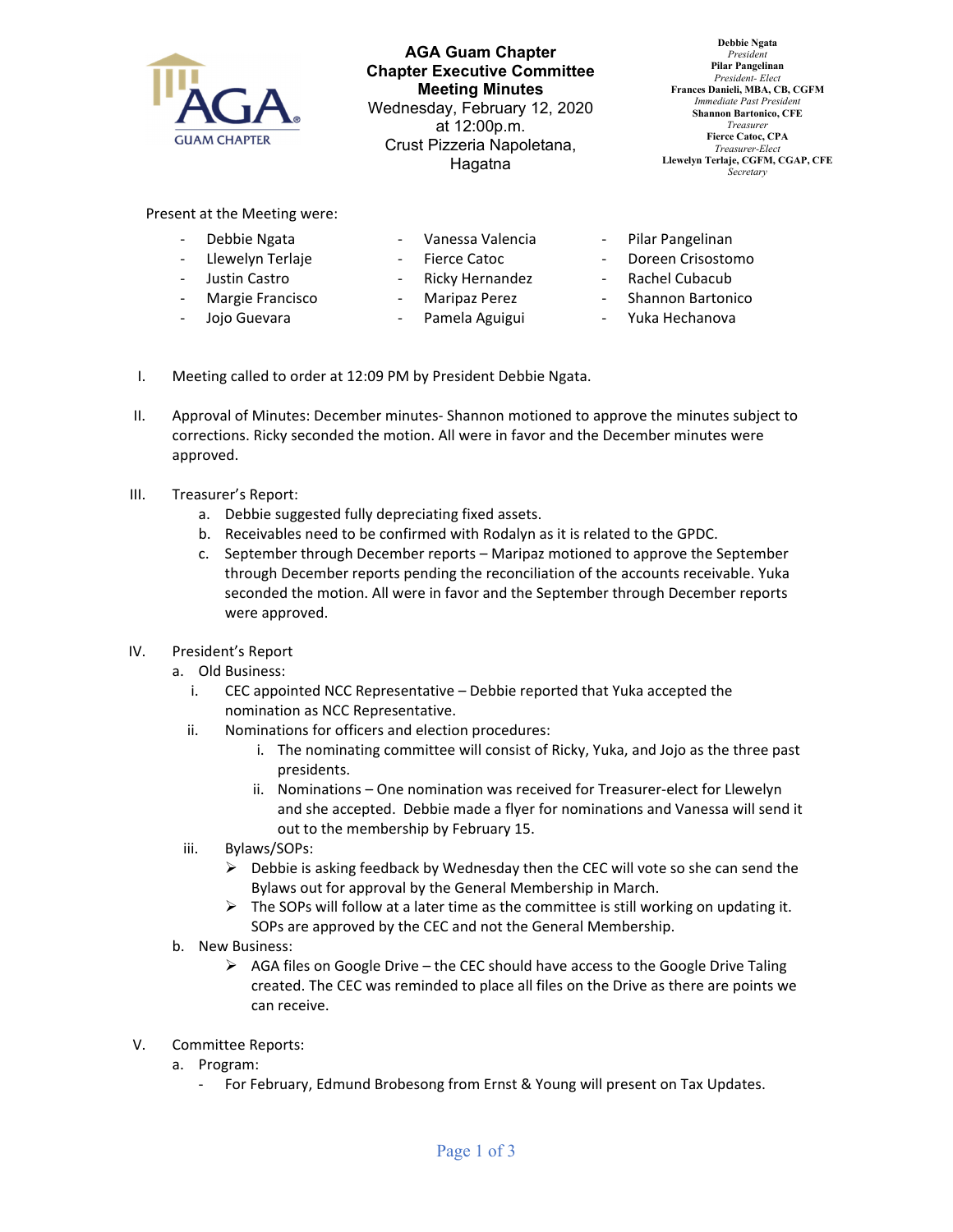

**AGA Guam Chapter Chapter Executive Committee Meeting Minutes**  Wednesday, February 12, 2020 at 12:00p.m. Crust Pizzeria Napoletana, Hagatna

**Debbie Ngata** *President*  **Pilar Pangelinan**  *President- Elect*  **Frances Danieli, MBA, CB, CGFM**  *Immediate Past Presiden* **Shannon Bartonico, CFE**  *Treasurer*  **Fierce Catoc, CPA**  *Treasurer-Elect*  **Llewelyn Terlaje, CGFM, CGAP, CFE**  *Secretary* 

- ‐ Doreen is sill seeking clarification on whether CPE's can be issued for less than 50 minutes. So depending on the agenda, she can ask the speaker to present for 25 minutes for at least ½ a CPE.
- ‐ For March, CGFM month, Doreen is working with Paz to have Tyrone Taitano from BSP. Paz will have a short presentation on the CGFM.
- b. Education Debbie reported on behalf of Rodalyn that the Ethics training will be held on February 27<sup>th</sup> at UOG, Room 131. There are currently 50 registrants. There is also a full day training on GASB updates that will be held at the Sheraton. Doreen suggested that we should not charge the non-members/government employees category as the visiting Professor is sponsored and his fee is being paid. Only an administrative fee should be charged if they would like CPEs. For GPDC, the tentative dates are July 29 through the  $31<sup>st</sup>$ and the venue committee is working on getting proposals.
- c. CGFM Paz reported that the Legislative Resolution and the Governor's proclamation is being worked on and hoping the presentation could be done by the end of February or early March so we can have more time to celebrate CGFM Month. There will be a free training and a free lunch for CGFMs. Also, a letter will be sent out to different agencies asking them to recognize their CGFMs. The committee will hold a canned food drive as part of community service. Paz is also trying to get shirts, but she is not sure if it will come in by March, but she also wants to have "Future CGFM" shirts. Presentations are also ongoing, and the committee just presented on "Financial Statement Analysis" yesterday. Doreen mentioned that the CPA exam is planning to drop the Government Accounting part, so it is an opportunity to promote the CGFM for those wanting a career in government.
- d. Membership There have been new members that have signed up two from GPA and two from PAG. There are outreach initiatives planned for GEDA, GHURA, OAG, GSWA, and GMHA, which the committee is also coordinating with the CGFM committee for presentations to potential members. Pam was recognized for signing up three new members to date.
- e. Young professionals Rachel reported that the committee is planning for the Annual Mixer. Once a date is set, she encourages that members attend and talk to the students. A potential venue will be the Guam Museum. This event is typically co-sponsored by GSCPA. Debbie reported that she will contact Jason to discuss the planning of the mentorship initiative.
- f. Accountability Tabled.
- g. Community Service ‐The committee has started planning for the 5K, which is tentatively scheduled for June 27th. This will be the 15<sup>th</sup> Anniversary of the 5K. The committee is looking to have gold dri‐fit shirts. The Bank of Guam 5K run is also coming up, but the committee will follow‐up if they will need volunteers.
- h. Newsletter & Website The newsletter is pending the President's message.
- i. Scholarship One scholarship applicant was received from GCC and UOG's deadline was extended for two more weeks. There are 10 applicants for UOG. Ricky and Justin were asked to be part of the review panel. Pam aims to award the scholarships in February because the agenda for the March General Membership meeting is full.
- j. Bylaws See discussions above under Old Business.
- k. Awards –Debbie will ask Frances for the templates for the national award submission.
- l. Chapter Recognition Program Debbie will work with Taling to update the report. Doreen mentioned that points can be earned for recognition of CEC members.